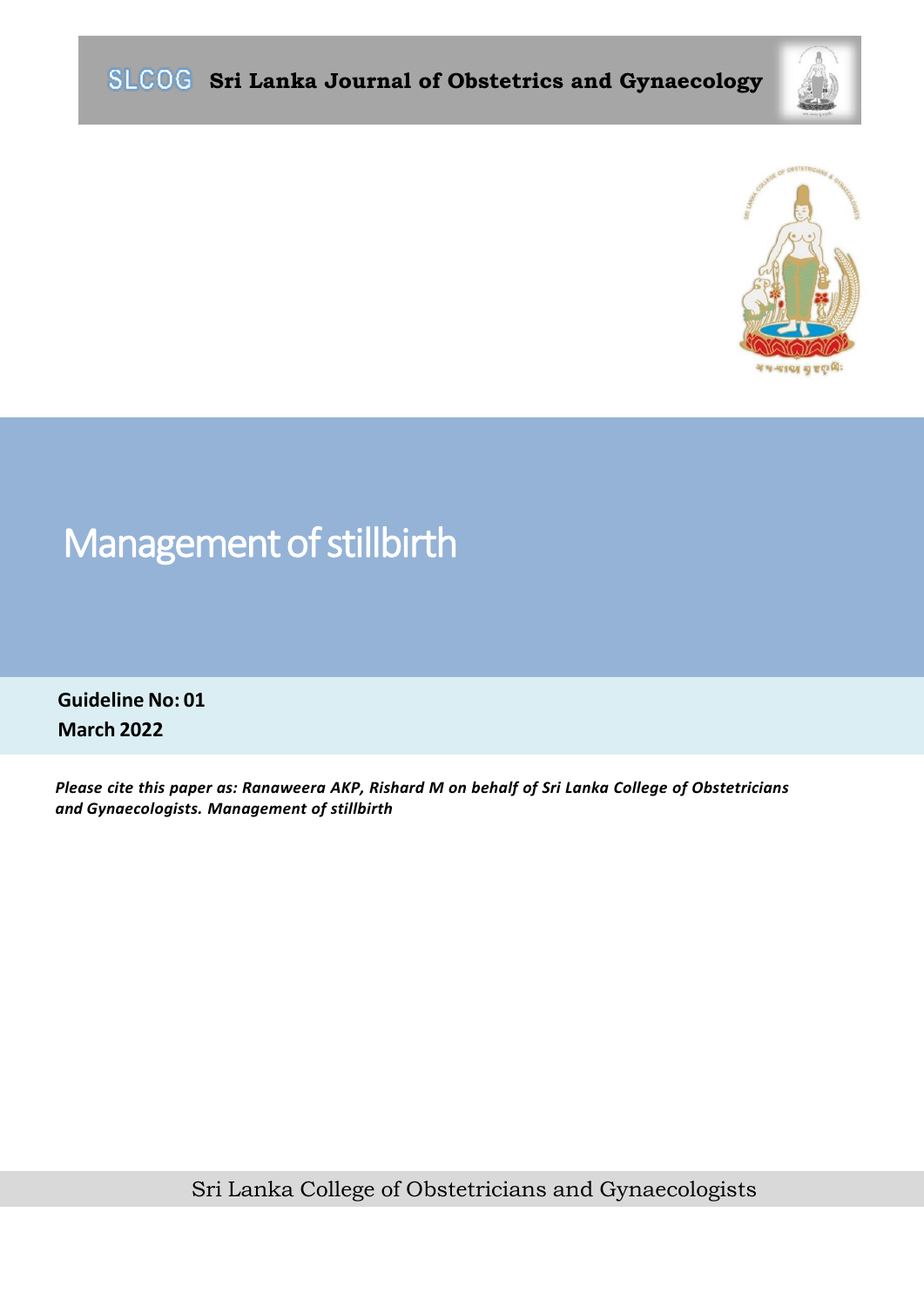## **Guideline for care of a woman who has had an intrauterine foetal death after 24 weeks (Stillbirth)**

**A K P Ranaweera**<sup>a</sup> **, M Rishard**<sup>b</sup> *on behalf of the Sri Lanka College of Obstetricians and Gynaecologists*

Correspondence: Sri Lanka College of Obstetricians and Gynaecologists, No. 112, Model Farm Road, Colombo 08. E-mail: slcogoffice@gmail.com

#### **1. Introduction**

The death of a baby at any gestation is a devastating loss to parents and family. Some may never recover from such an experience. Affected women and families are known to have intense, protracted grief reactions and to develop depression. Recognising and responding to the needs of the parents at this distressing time represents a challenge to all health professionals. The parents have many difficult and often painful decisions to make; decisions which once made, cannot be changed and may have lasting consequences. This guideline is intended to provide guidance for the multidisciplinary team, in the care and management of a woman with an intrauterine foetal death (IUFD) after 18 weeks gestation and to provide support for her and her family.

The aim is to deliver quality care that is equitable, demonstrating an empathetic, sympathetic approach that reflects the needs of the local population, taking into account the cultural diversities, religious beliefs and ethnic origins. Parents should be treated with respect and dignity and care should be parent-centred. Identifying and meeting the needs of parents should be regarded as an investment in their future health and well-being and this will involve spending extra time with parents. In addition to good emotional support, women should receive excellent physical care during and after loss.

All hospitals caring for pregnant women should have a bereavement service to streamline the care for women experiencing stillbirths. Please refer to Annexure 1 on how to establish a bereavement service.

## **2. Definition**

#### **2.1. Still birth**

A stillbirth is defined as a baby who "after complete extraction or expulsion from its mother after the 24<sup>th</sup> week of pregnancy, did not breathe or show other signs of life".

The incidence of stillbirth in Sri Lanka is around 1 in 200 (0.5%) (2018-5.9 per 1000 total births). However, a stillbirth death certificate is to be issued only if gestation is >28weeks or when gestation is unknown if foetal weight is  $>=1000g$ .

The following are common conditions which may cause an IUFD: Antepartum Causes of Death include:

- Congenital malformation
- Congenital foetal infection
- Antepartum haemorrhage
- Pre-eclampsia
- Maternal disease e.g. diabetes mellitus
- Maternal and foetal infection
- Cord prolapse
- Uterine rupture
- Idiopathic hypoxia-acidosis

*Sri Lanka Journal of Obstetrics and Gynaecology* 2022; **44:** 55-64

DOI: http://doi.org/10.4038/sljog.v44i1.8045

<sup>a</sup> *Consultant Obstetrician and Gynaecologist, De Soysa Maternity Hospital for Women, Colombo, Sri Lanka*

<sup>b</sup> *Consultant Obstetrician and Gynaecologist, De Soysa Maternity Hospital for Women, Colombo, Sri Lanka*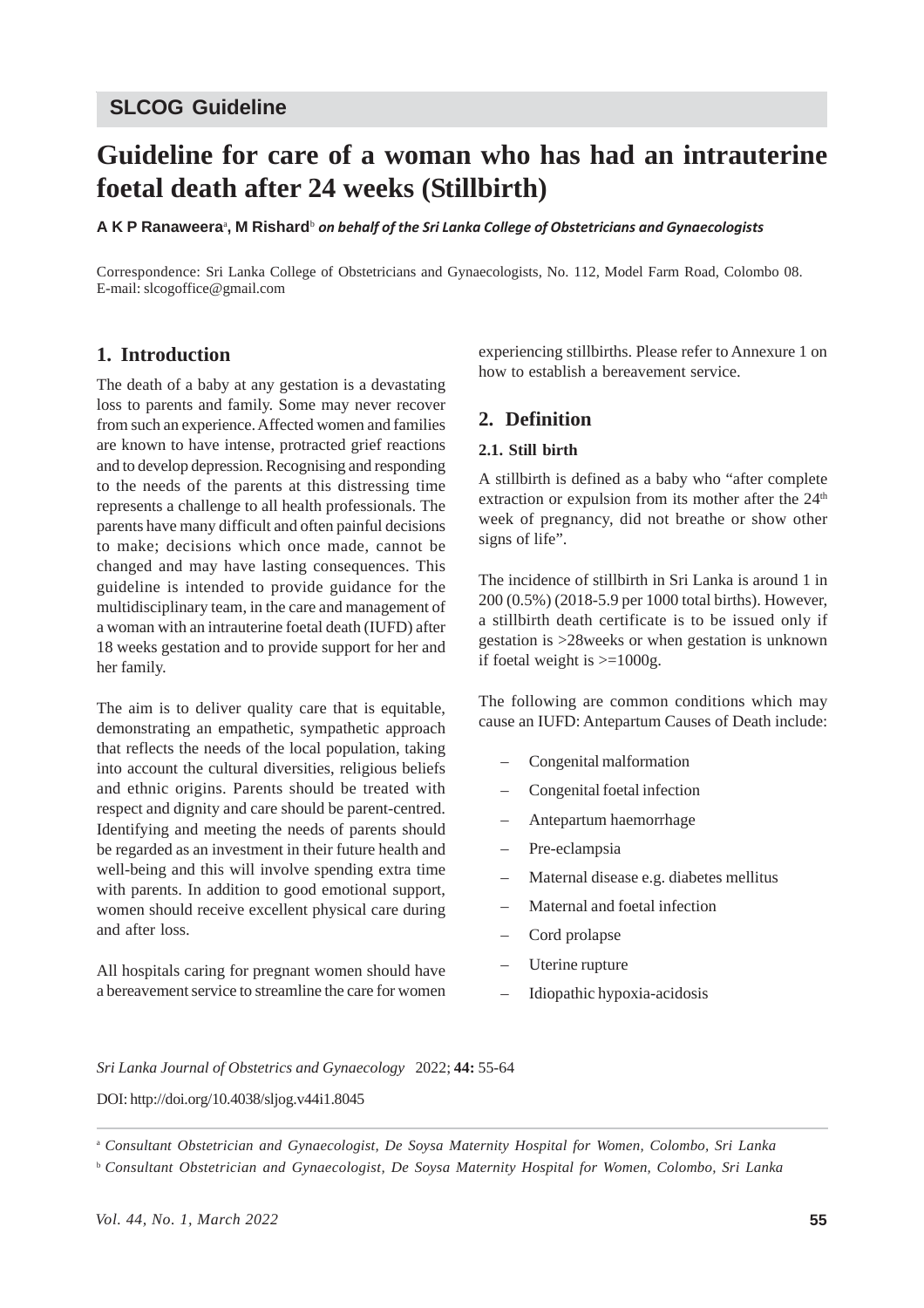## **2.2 Non-viable foetus**

Less than 24 weeks gestation and where there is no evidence of life at delivery.

## **2.3 Neonatal death**

Death within 28 days after live birth whatever duration of pregnancy. (Calculated as following – Day of birth as Day 0)

## **3. When IUFD is suspected**

*In a situation where there is a suspicion of the absence of foetal heart sounds on auscultation or cardiotocography, ultrasound examination to make a definitive diagnosis must be undertaken without delay.*

When a nursing officer (NO) or a midwife cannot hear a foetal heartbeat, the Intern Medical Officer (IMO) must be informed immediately. The patient must be told that an USS is needed to assess the baby. The mother must also be assessed to ensure that there are no immediate risks to her life (e.g. from sepsis, preeclampsia, haemorrhage, uterine rupture, un-controlled diabetes, etc). If suspected of a life-threatening condition, call for help immediately. The patient should be managed accordingly.

Even when a patient has no evidence of a life-threatening condition, the Medical Officer (MO) should attend immediately. Every effort must be taken to arrange for an USS as quickly as possible by the most experienced person available.

A second opinion must be obtained whenever feasible.

## **4. Diagnosis of an IUFD**

The SHO, Registrar, Senior Registrar or Consultant is responsible for confirming foetal demise by ultrasound and for notifying the parents.

Keeping a woman in suspense without a definite diagnosis is very traumatic for her. This situation must be avoided at all costs.

It is important that the woman and her family are given the diagnosis unambiguously. Care must be taken to use clear, unambiguous language, taking into consideration any specific communication needs the parents may have. The most experienced practitioner available must be involved in breaking the news.

It is best that the news is broken in a private environment. The presence of a companion will be very helpful. Avoid making any comments that would make the woman or the staff feel guilty for the death of her baby even if there are obvious deficiencies. Expect a variety of emotions – anger/aggression/silence and avoid reacting to these emotions with aggression.

Address concerns regarding safety of the mother. Avoid speculation regarding the cause until results of investigations are available, unless there is an obvious cause.

- 4.1. Mothers should be prepared for the possibility of passive foetal movements. A repeat scan should be offered if a mother reports passive foetal movements following the scan to diagnose IUFD.
- 4.2. The responsible consultant and consultant oncall, both should be informed when an IUFD has been confirmed.
- 4.3. The Bereavement Support Nursing Officer should be informed as soon as possible.
- 4.4. In the event of an intrapartum stillbirth, the consultant on-call should be notified immediately, to provide support for the patient and staff. The responsible consultant should be informed as well.
- 4.5. If the woman is unaccompanied, an immediate offer to contact her relatives should be made (If no mobile phone with patient, offer to contact relatives through hospital exchange)
- 4.6. Discussions should be aimed at supporting maternal / parental choice.
- 4.7. A plan of care should be discussed, agreed with the woman and documented in her notes.
- 4.8. The SHO/ Registrar / Senior Registrar /Consultant should describe to the woman and her family what to expect, with regards to the induction procedure, labour and delivery.
- 4.9. Parents should be offered written information to supplement discussions (Give Information Leaflet).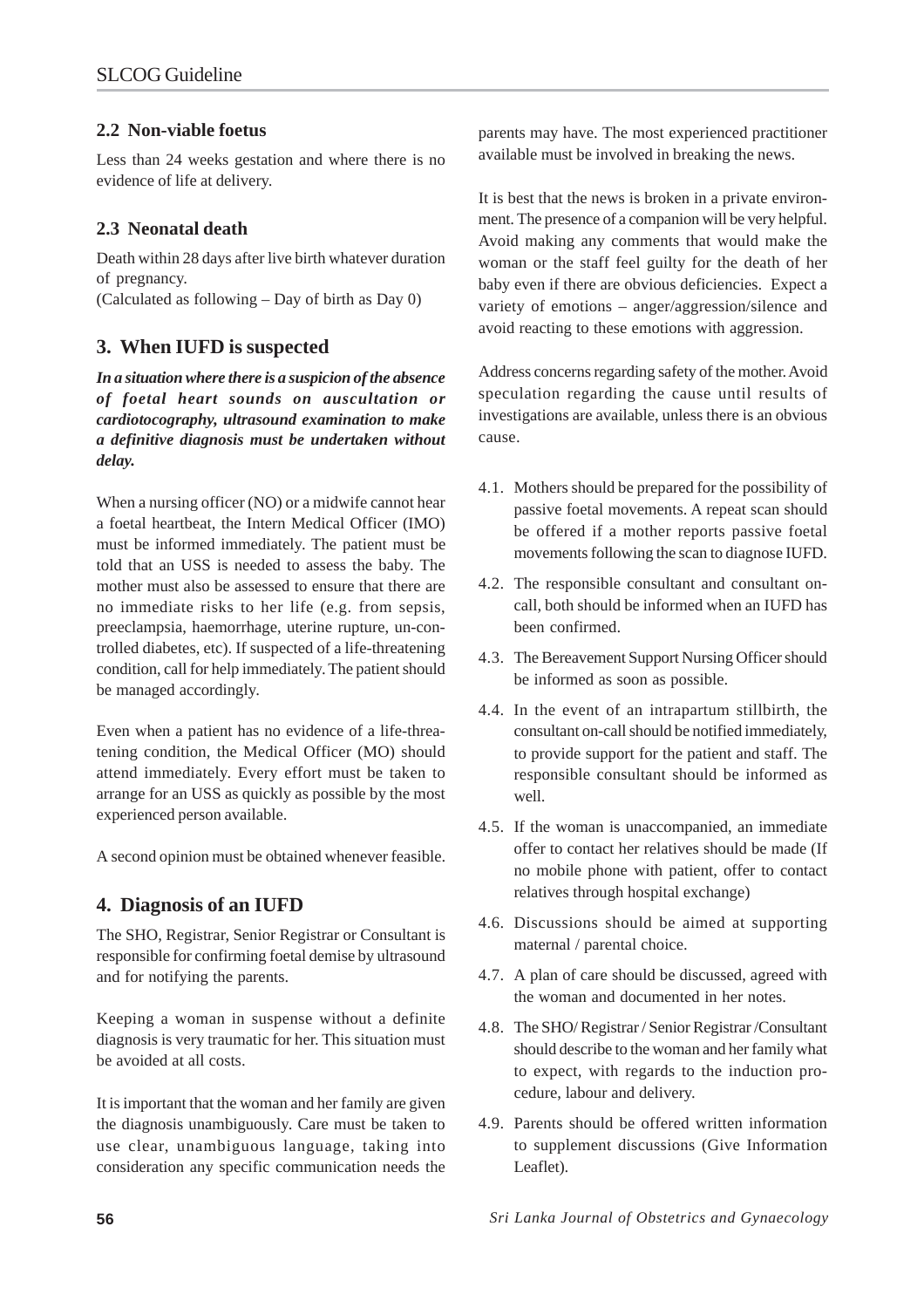After confirming the diagnosis and excluding a lifethreatening condition (from history, examination and initial investigations), the patient may be discharged if she prefers to be at home. Readmit the following day. Patients should be managed in the Ante-natal side of the ward away from postnatal ward and new-borns. Preferably a special room/ward away from Antenatal/ Postnatal ward should be ideal and should be incorporated in future planning.

It should be recognized that some women are unable to access information due to language barriers, so interpreters (not another pregnant woman) should be engaged where required to ensure full understanding and dialogue.

## **5. Investigations**

Tests aim to identify the cause of the IUFD thus providing the answer to the parents' question 'why?' The general principles of investigations are:

- 5.1. Clinical assessment and laboratory tests are recommended in order to assess maternal wellbeing and to determine the cause of death, the chance of recurrence and a possible means of avoiding further pregnancy complications.
- 5.2. Parents should be informed that no specific cause is found in almost 30% of stillbirths.
- 5.3. Parents should be informed that when a cause is found, it can crucially influence care in a future pregnancy.
- 5.4. Tests should be directed to identify scientifically proven causes of IUFD.
- 5.5. The following is a list of maternal investigations required. These recommendations are based on consensus on their cost effectiveness. The list is not exhaustive and the clinical circumstances may dictate additional tests or no need for some. Please consult with Registrar/Senior Registrar/Consultant if unsure of which test to undertake.

This guideline recommends a set of "Core Investigations" in all cases of IUFD. In cases where there appears to be an 'obvious' clinical aetiology, there could be an underlying and/or associated cause. However, discretion must be exercised in cases with lethal foetal anomalies.

The investigations are divided as those that are recommended:

- A. At the time of diagnosis
- B. Immediately following delivery
- C. Six weeks following delivery
- **A. Core investigations: To be completed at the time of diagnosis of IUFD**
	- a. A comprehensive maternal, family and social history
	- b. Ultrasound to measure amniotic fluid volume and detect possible foetal anomalies.
	- c. Blood investigations:
		- i. Full blood count
		- ii. CRP
		- iii. Kleihauer-Betke test
		- iv. Unexpected antibodies (irrespective of Rhesus status of mother)
		- v. Blood tests for TORCH screening.
		- vi. VDRL
		- vii. HIV screen
		- viii. Serum AST/ALT/Bile Acid
		- ix. Serum TSH
		- x. HbA1c RBS
		- xi. APTT and PT/INR
		- xii. Urine full report and culture
		- xiii. HVS and Cervical swab

#### **B. Core investigations following birth**

- a. On the baby
	- i. External examination
	- ii. Ear swab for culture
	- iii. Blood from the cord or by cardiac puncture for:
		- 1. Microbiological culture
		- 2. Full blood count
		- 3. Blood group and Rhesus
		- 4. Coomb's test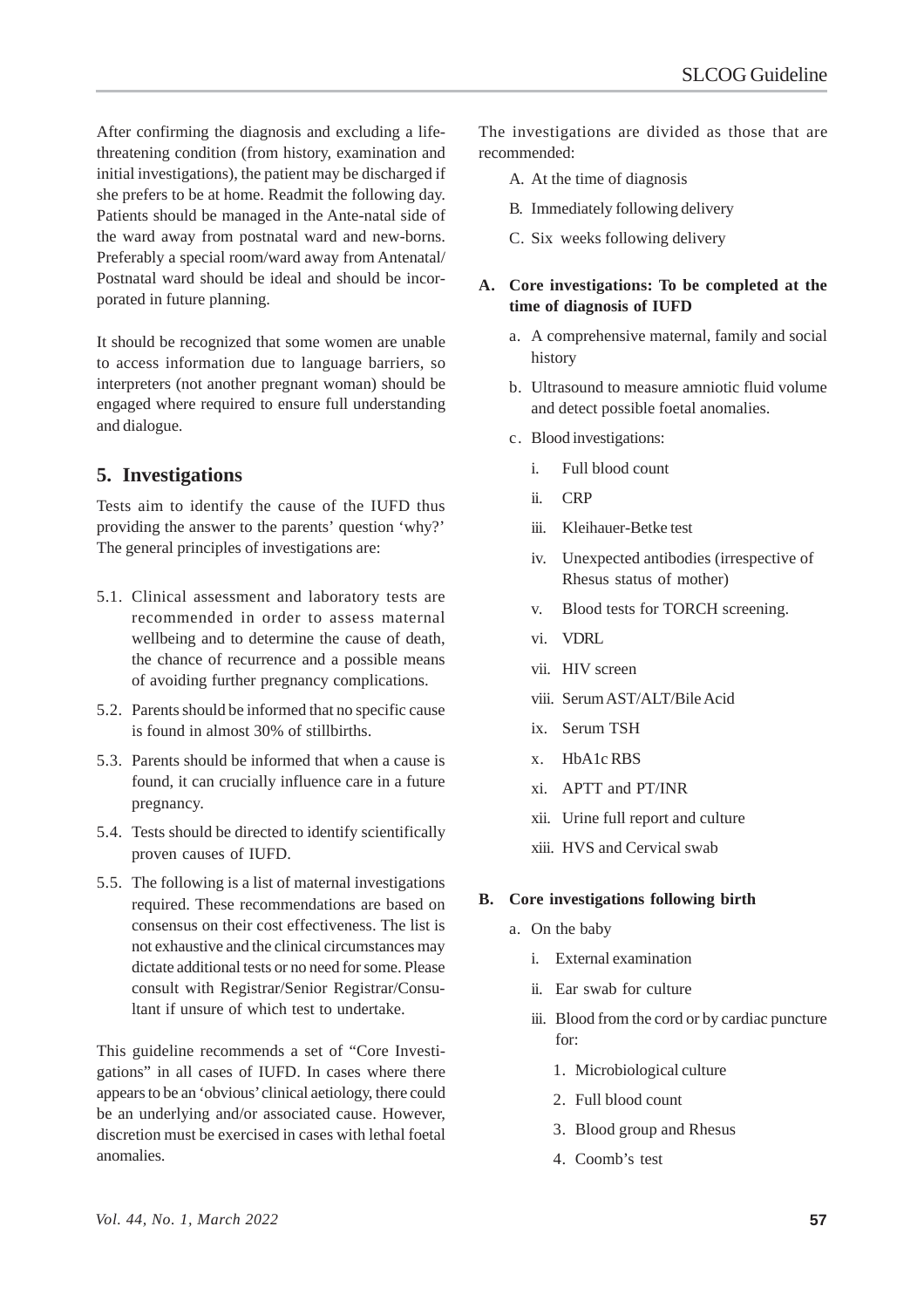- 5. If there are skeletal dysmorphic features, an X Ray examination of the baby is recommended (Arrange from the Radiology department)
- 6. Autopsy, preferably by a Perinatal Pathologist.
- 7. Genetic studies
- b. Examination of placenta, cord and membranes Placenta and membranes must be sent for histopathological examination even where consent for autopsy is not given
- c. Cultures (Skin, Placenta)

#### **C. Six weeks following delivery**

Refer to Heamatology unit to screen for thrombophilia should be undertaken six weeks postnatally where a foetal death is associated with foetal growth restriction, pre-eclampsia, abruptio placentae, maternal thrombosis and/or maternal family history of thrombosis, vasculitis or thrombosis on placental histology or remains unexplained following core investigations. These tests include:

- d. Screening for APLS
- e. Screening for inherited thrombophilias

#### **Selective tests**

These are tests that could be arranged selectively, based on need following discussions with the patient.

- A. At the time of diagnosis
- a. Maternal blood for parvo virus B19
- b. Anti Ro/La antibodies where the foetus is hydropic

| <b>Essential Investigation</b> | <b>Tests to be done if CLINICALLY INDICATED</b>                                                                                                           |
|--------------------------------|-----------------------------------------------------------------------------------------------------------------------------------------------------------|
| <b>FBC</b>                     | Lupus Anticoagulant                                                                                                                                       |
| Group and Save                 | Anticardiolipin Antibodies                                                                                                                                |
| HbA1c and RBS                  | Parvo Virus B19 Screen                                                                                                                                    |
| <b>Coagulation Screen</b>      | Red Blood Cell Antibodies<br>(If Mother Rhesus Negative)                                                                                                  |
| LFTs and U and Es              | Chromosome Analysis                                                                                                                                       |
| TFT's                          | TORCH Screen – Only done if there are known foetal<br>abnormalities, maternal symptoms of infection or<br>maternal contact with a known case of infection |
| <b>CRP</b><br>Urine culture    | HVS / Blood Cultures (If maternal fever, flu like<br>symptoms, offensive liquor, prolonged rupture of<br>membranes was present prior to IUFD)             |
| <b>Bile</b> Acids              | Other (please specify)                                                                                                                                    |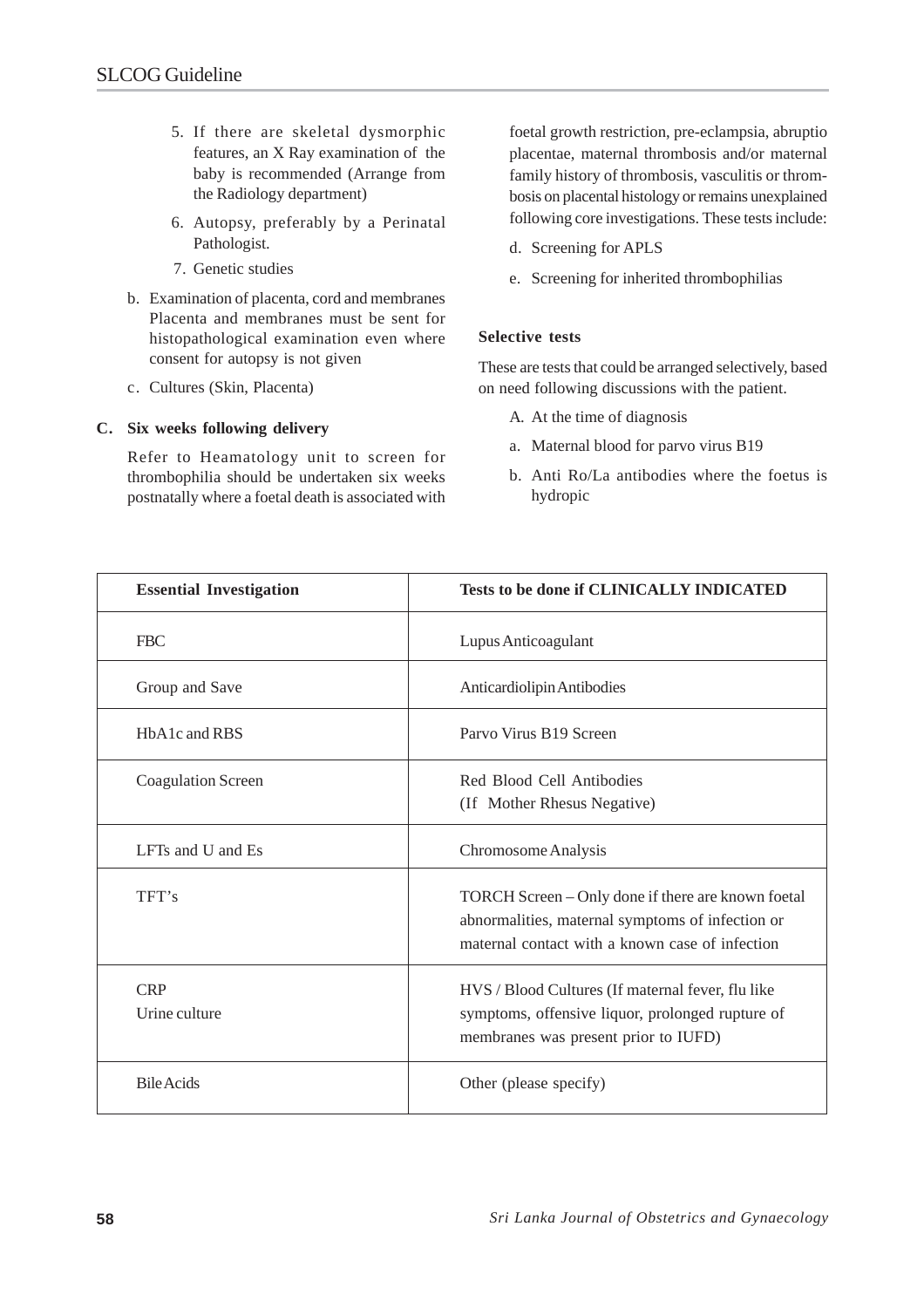## **6. Post-mortem examination**

Parents should be offered a full post-mortem examination to explain the cause of an IUFD. The timing of discussion for a pathological post-mortem examination will vary from case to case. There is no right or wrong time but ideally the discussion should begin before the baby is born. It is important to be sensitive to the cultural and religious needs of parents and to also not make assumptions that certain cultural groups will automatically decline post-mortem and therefore do not need a full discussion.

- 6.1. Pathological postmortem can be offered only when there is no accusation from parents regarding the care received. There should not be any suspicion regarding a criminal cause.
- 6.2. Parents should be advised that post-mortem examination provides more information than other (less invasive) tests and this can be crucial to the management of future pregnancies.
- 6.3. Parents should also be advised that on some occasions a post-mortem examination may fail to yield information regarding the cause of death.
- 6.4. Parents should be advised that while a limited post-mortem (e.g. external examination only) may still provide useful information, it is less likely to offer information regarding the cause of death when compared with a full post-mortem.
- 6.5. Individual, cultural and religious beliefs must be respected and attempts to persuade parents to choose a post-mortem must be avoided.
- 6.6. Consent should be obtained only from persons trained in gaining consent for post mortems. Junior doctors and nursing officers/midwives can be present at the consultation for training purposes and can act as witnesses.
- 6.7. Parents should be given a description of the procedure which should include how the baby is treated with dignity and the likely appearance of the baby afterwards.
- 6.8. Use an information leaflet to explain.
- 6.9. It is important to fill the pathological request form completely.

If there is a suspicion for a criminal cause (physical abuse/trauma) or accusation regarding the care by patient or relatives, parents should be counselled regarding an inquest. Police post should be informed to carry out the inquest. Need for a judicial postmortem will be determined by the coroner.

## **7. Induction of labour (IOL) following an IUFD**

Recommendations for labour and delivery should take into account the mother's preference, her medical history and previous intrapartum history, if any.

Immediate steps towards delivery to be taken if there are signs of sepsis, pre-eclampsia, placental abruption or ruptured membranes.

If these are absent then a more flexible approach can be discussed. The SHO/Registrar/Senior Registrar or Consultant should discuss and document a plan of care for IOL, depending on the gestation of the pregnancy.

The current guideline from SLCOG/National on use of misoprostol should be used.

Every effort should be taken to promote vaginal delivery unless medically indicated.

#### **Regime before 28 weeks gestation, low risk**

- Mifepristone 200mg should be administered orally if available.
- Observe the woman for 1 hour post administration. Check blood pressure, pulse and temperature. If no side effects such as vomiting, diarrhoea and pyrexia. If there are no contraindications, if a patient prefers to go home she can be discharged.
- She should come immediately to the hospital if she starts to have vaginal bleeding, develops back ache or starts contracting.
- Re-admit to hospital 36-48 hours after administration of mifepristone. The SHO, Registrar, Senior Registrar or Consultant should review the woman and her partner to confirm the process and answer any questions they may have, prior to recommencing IOL process.
- Administer misoprostol according to the guideline into posterior fornix of the vagina. Side effects of misoprostol include diarrhoea and vomiting, shivering and pyrexia.
- Continue the regime in the guideline. Even if the mother is contracting the regime should be continued as risk of uterine rupture is minimal at this gestation.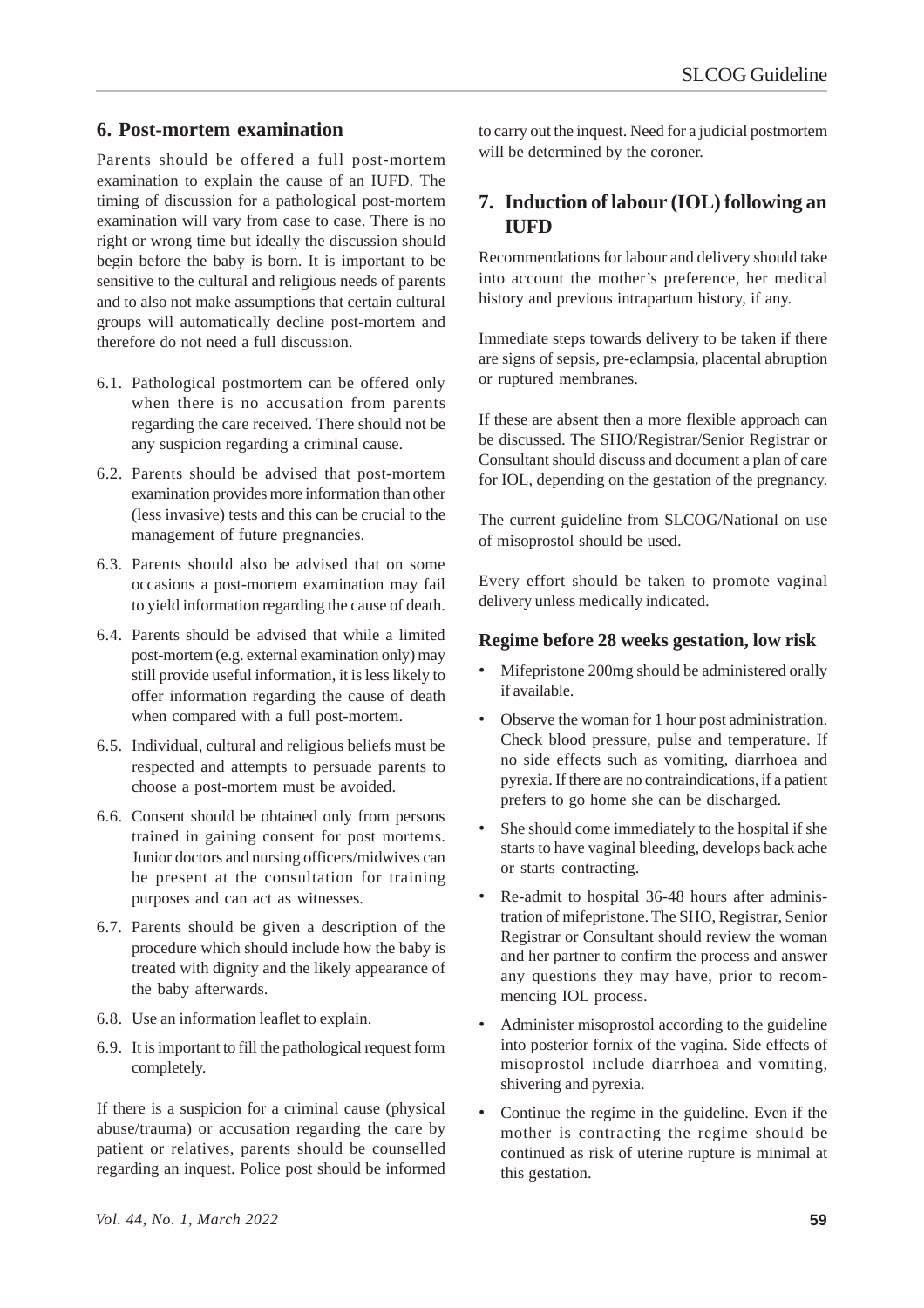- If labour has not started after completing one cycle of misoprostol, the woman should be reviewed by the Consultant and further cycles of misoprostol should be commenced.
- Avoid performing a hysterotomy as much as possible. Conservative management can continue up to two weeks without any increased risks there after close monitoring is needed (FBC, CRP and clotting profile).

#### **Regime after 28 weeks gestation and for high risk pregnancies (e.g. 1 previous uterine scar, multiple pregnancies).**

- Follow National Guideline for use of misoprostol
- If the woman is contracting, completion of misoprostol regime may still be given at gestations up to 32 weeks, unless she has had a previous caesarean section. After 32 weeks, the use of repeated doses of misoprostol for a woman who is already contracting should be used cautiously and should be discussed with the on-call Consultant / Registrar.
- For women with more than one previous lower segment caesarean section or classical section, the risk of uterine rupture is increased. Therefore, adherence to national guidelines is a must with a smaller dose of misoprostol, ensuring that administration is stopped once contractions begin.

## **8. Care in labour**

One to one care by an experienced labour room staff member should be provided in an environment that pays special heed to emotional and practical needs, without compromising safety. Vaginal birth is the recommended mode of delivery for most women but caesarean birth may need to be considered for some.

- Delivery should be done in the labour ward unless the woman is herself unwell or has a medical condition which would necessitate close monitoring. (Eg. High Dependency or Intensive care unit.)
- All staff caring for the woman should introduce themselves and acknowledge the woman's/ couple's loss. The absence of this basic communication is often experienced by women and their partners as showing lack of care and support.
- The staff member will discuss the pain relief available to the woman. Normally this is pethidine

or morphine. The woman can normally also have an epidural should she wish it, but the anaesthetist may require a full blood count (FBC) to check the platelets, due to the small risk of a coagulopathy with an IUFD (see analgesia section.)

- The midwife should take some time with the woman/ partner to gently explore what their wishes are regarding seeing the baby at delivery. The women/ couple may or may not want to see the baby. If the woman/couple do not want to see the baby at delivery, it is important to record this, as very often one or other of them may change their mind later. Either way, the midwife can reassure them that their wishes will be respected. The midwife may wish to discuss this with the bereavement nursing officer.
- All documentation should reflect all discussions and decisions made by parents, in order to aid the handover process and to make staff aware of the situation.
- Unless safety is compromised, having birthing companion should encouraged.
- Once contractions are regular and painful woman should be monitored closely.
- General labour care should then be provided and recorded in the partogram as you would for any labouring woman.
- Vaginal examinations done as routine to check progress.
- Artificial Rupture of Membranes (ARM) should be avoided.
- If oxytocin is required, it can be commenced with intact membranes.
- Women undergoing VBAC should be monitored closely for signs of scar rupture.
- Active second stage should not commence until the presenting part is clearly visible and review should be sought if not delivered within 2 hours of full cervical dilatation.
- Active management of third stage should be done.

## **9. Analgesia**

The options and availability for analgesia should be discussed before it is required. It is essential to provide effective analgesia throughout labour and postpartum period.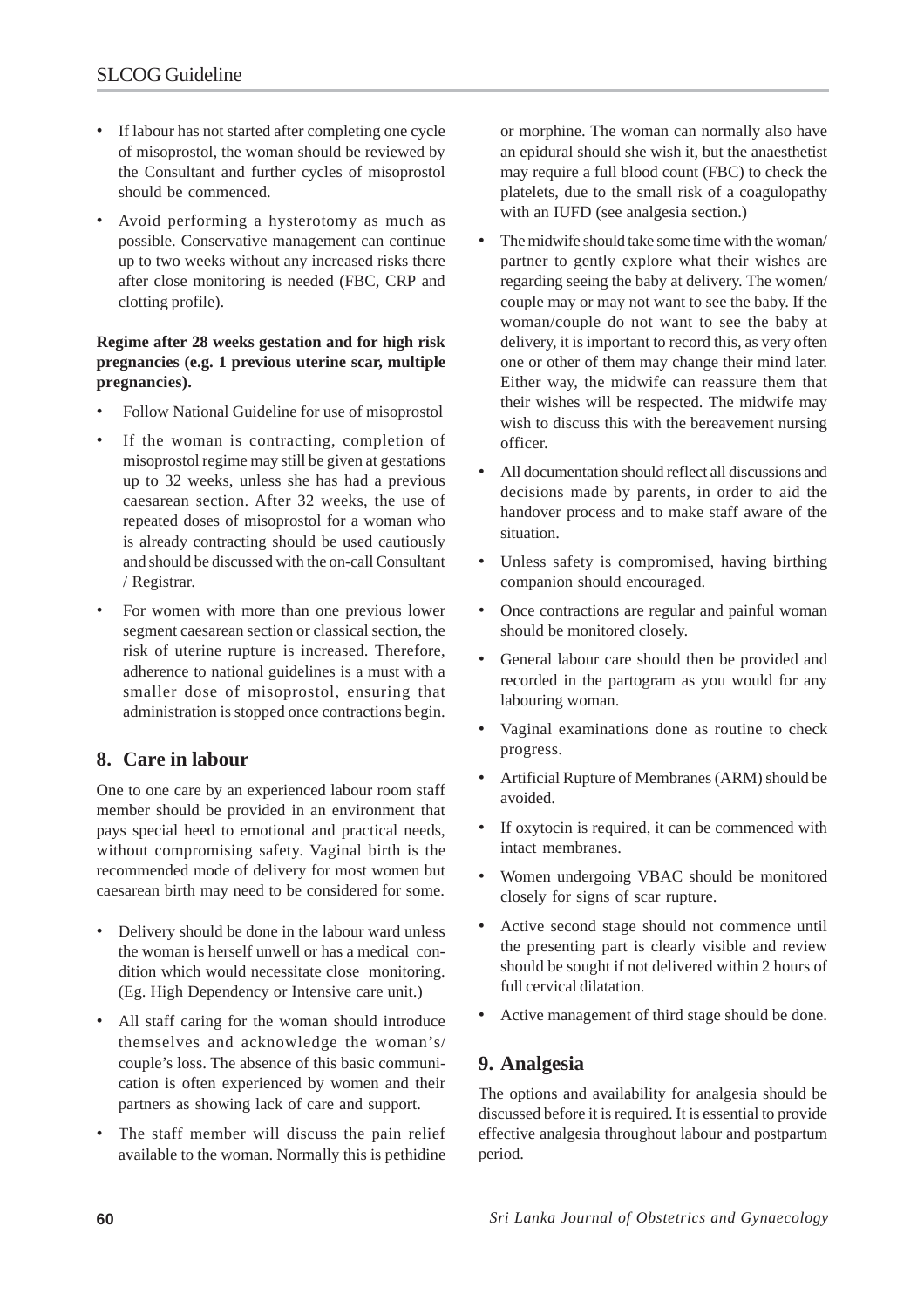- Pethidine (intramuscularly) or morphine (subcutaneous) should be used as the drug of choice for bereaved mothers as it is a more effective analgesia and has a longer duration of action.
- Assessment for Disseminated Intravascular Coagulation (DIC) and sepsis should be made prior to administering regional anaesthetic, as DIC increases the risk of subdural and epidural haematoma and maternal sepsis may result in epidural abscess formation.

## **10. Immediately after delivery of the baby**

- Treat the baby with the respect you would accord a live baby.
- Offer all parents the chance to see and hold their baby. However, their wishes in this respect are paramount, and you should not put any undue pressure on them, one way or another.
- If parents wish to see their baby after the delivery, please ensure that the baby is presentable.
- The baby will need to be weighed and should have 2 name bands attached, the same as with a live birth.
- When parents are ready to let the baby go, wrap the baby sensitively and place him / her in the box for transfer to the mortuary.

#### **Documentation**

- A doctor should examine the baby and the placenta for gross foetal anomalies and document.
- Complete the labour page notes, partogram and labour summary page as you would for any birth.
- Record the stillbirth in the Birth Register.
- Institutional data collection forms should be completed by the house officer/medical officer.
- Placenta should be sent for histological evaluation and no consent is needed.
- A stillbirth certificate must be issued.
- It is important to complete the stillbirth certificate as soon as possible after the stillbirth.
- Help the parents to register the stillbirth.

## **11. Other investigations**

Staff providing care for the woman is expected to make certain that all samples are correctly prepared, labeled and transferred in order to ensure that investigations can proceed without delay.

- A placental swab should be taken for culture and sensitivity if there is maternal pyrexia, prolonged rupture of membranes or suspected infection.
- If foetal karyotype is requested, a small placental tissue sample should be taken from close to (but not immediately adjacent to) the insertion of the cord and stored in a dry container.
- If the placenta is being sent for histology it should always be placed in a bucket and covered with formal saline solution.
- If a post-mortem is requested the placenta should also be placed in a bucket and covered with formal saline solution and sent with the baby to the mortuary.

## **12. Religious and spiritual advice**

Each culture has its own way of dealing with the dead. This will enable the grieving process to complete and have a closure. Patient wishes should be respected. Any request which does not disturb the hospital activities significantly should be granted (Visit by a religious person, releasing the body within 24 hours or early as possible, etc). If the mother wants to attend the funeral of the baby it should be granted, and patient may be given a leave to attend. There is no need for a "burial chit" to discharge the patient.

## **13. Funeral arrangements**

- Foetuses less than 24 weeks are considered miscarriages and should be discarded appropriately. However, instances where patient wish to take the foetus home this should be respected and the foetus handed over to the parents.
- For any baby from 24 weeks gestation, there are three options for the patient and this should be considered as her right.
	- I. Take the baby and do their own funeral arrangements. This should be encouraged as this will help for proper grieving process.
	- II. Hospital to arrange funeral proceedings. Instances where, the patient does not wish to take the baby home for their funeral arrangements, the hospital should discard the foetus appropriately.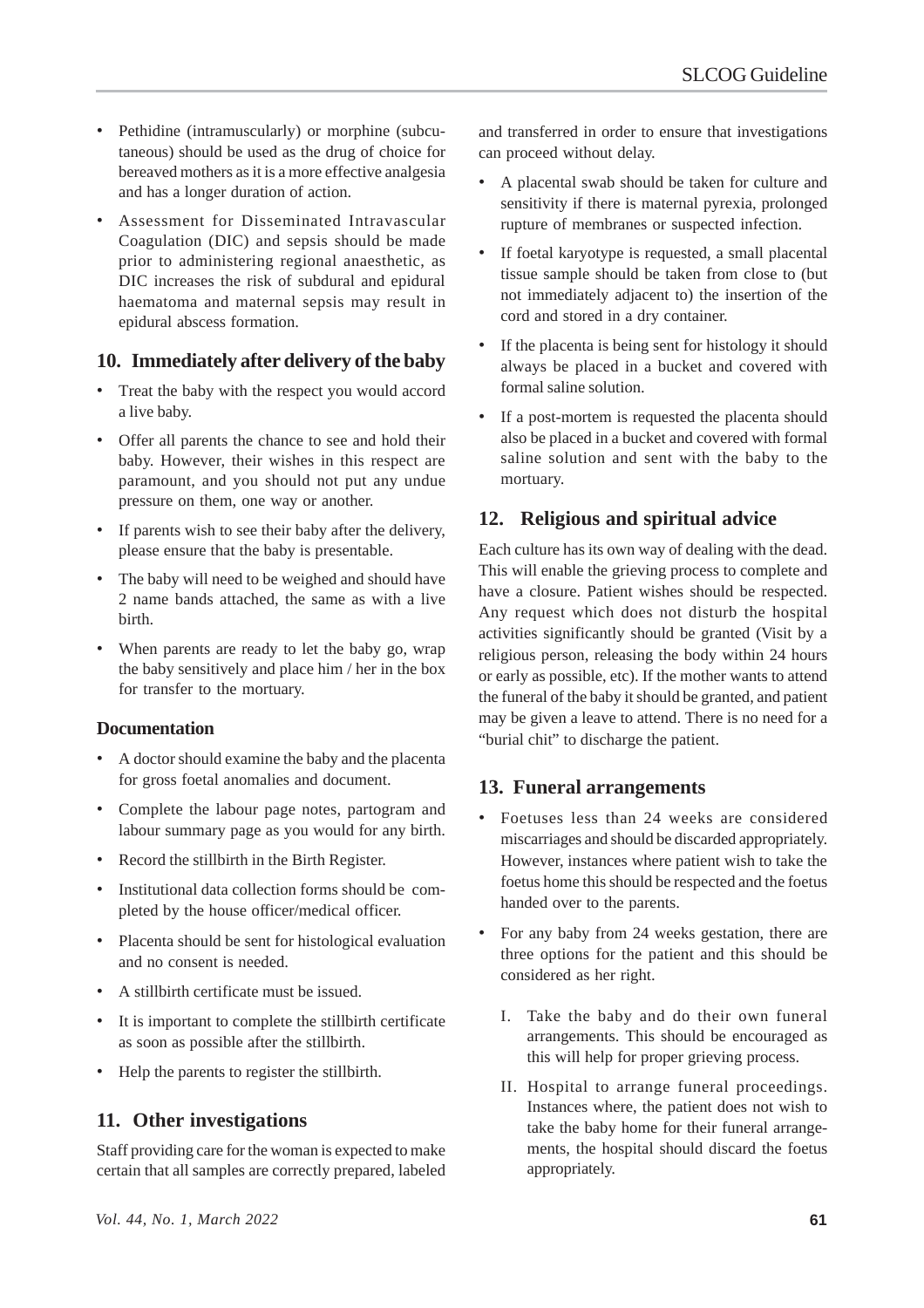III. If parents wish to donate the foetus of rare conditions or medical significance to preserve for future learning purposes, it should be organized with the relevant institution.

## **14. Counselling service**

Initial and subsequent counselling should be done by the bereavement nursing officer. However, if she feels that the patient and/or the relatives need more advanced counselling, they should be referred to professional counsellors or psychiatrists.

## **15. Discharge from the hospital**

- Discharge the patient as quickly as possible when there is no medical reason to keep the patient in ward.
- No need for a burial chit to discharge the patient.
- Consider giving the lactation suppressant Cabergoline (0.5 mg x 1dose if lactation is not established) – if there are no contraindications.
- All women will be offered a follow-up appointment with their Obstetric Consultant in approximately 6-10 weeks, to discuss the findings of the investigations.
- **A comprehensive diagnosis card / medical record** including the relevant history, investigations, procedures and clear follow up plan should be provided to the patients.
- Relevant Public Health Midwife (PHM) and the relevant MOH should be informed over the phone.
- A designated emergency contact number should be provided for the patient/relatives to contact in case of an emergency or any inquiry.
- Patient should be adviced to seek medical attention immediately if they
	- Develop fever, severe abdominal pain
	- Heavy bleeding
	- Purulent discharge from vagina or wound site
	- Have suicidal ideas (Relation can also inform)
- If indicated, follow-up with other specialties or special clinics should be arranged.
- Appropriate contraception advice should be offered.
- Once the investigations are completed, there is no medical reason to delay future pregnancies.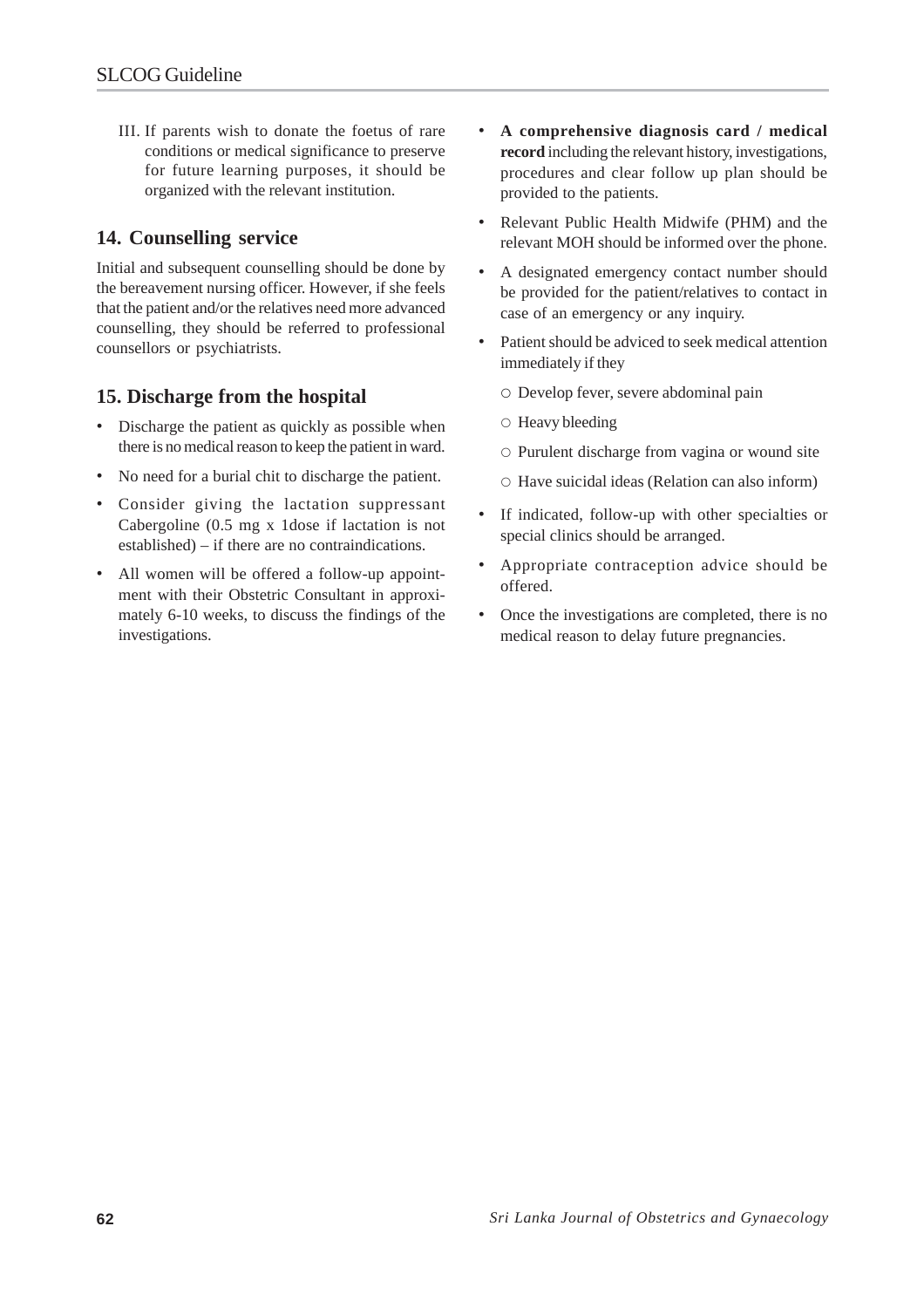## **Annexure** – **Establishment of a bereavement and still birth care service**

- 3.1 All units caring for pregnant women should have an established system to provide to care for women who experience IUFD
	- 3.1.1 The objectives of this service should include
		- I. Provide compassionate care for the woman during this difficult time.
		- II. Make sure evidence based appropriate investigations are carried out to find a cause.
		- III. Provide basic counselling for woman and family members.
		- IV. Identify women and family members who require further mental health support.
		- V. Plan future pregnancies depending on the findings of the investigation process.
		- VI. Provide care during future pregnancies if needed.
	- 3.1.2 At least one nursing officer should be trained in provision of care for these women.
	- 3.1.3 Bereavement Care Nursing Officer.

#### **Training**

She should be trained at least 6 months in counselling under a professional familiar with this guideline. She should attend workshops, conferences regarding care for still births and counselling.

#### **Duties**

When a patient is referred to her, she should attend to her physical as well as psychological needs.

Provide counselling to the patient as well as family members.

She should be the contact person who liaises with the patient and the staff.

Arrange investigations as described in this guideline to find a cause.

Care for the patient during labour or oversee the care provided by a designated other staff for the patient during labour.

Make sure the placenta is sent for histological examination after delivery.

Encourage post-mortem examination of the foetus, if indicated, to complete the investigation process to find a cause for stillbirth.

Care for her during the postpartum period.

Provide guidance matters concerning still birth registration, funeral arrangements and other institutional proceedings pertaining to still births.

She should have an emergency contact number/ Hotline for the patient to contact her (Phone should be provided).

Identify patients or family members with significant psychiatric issues and arrange referrals to obtain psychiatric input.

Organise a meeting with a consultant after investigation results are available usually after 6 weeks.

Liaise with patients to execute the plan for future pregnancies including appropriate referrals.

In subsequent pregnancies provide care and liaise with the obstetrics team to carry out the plan of management.